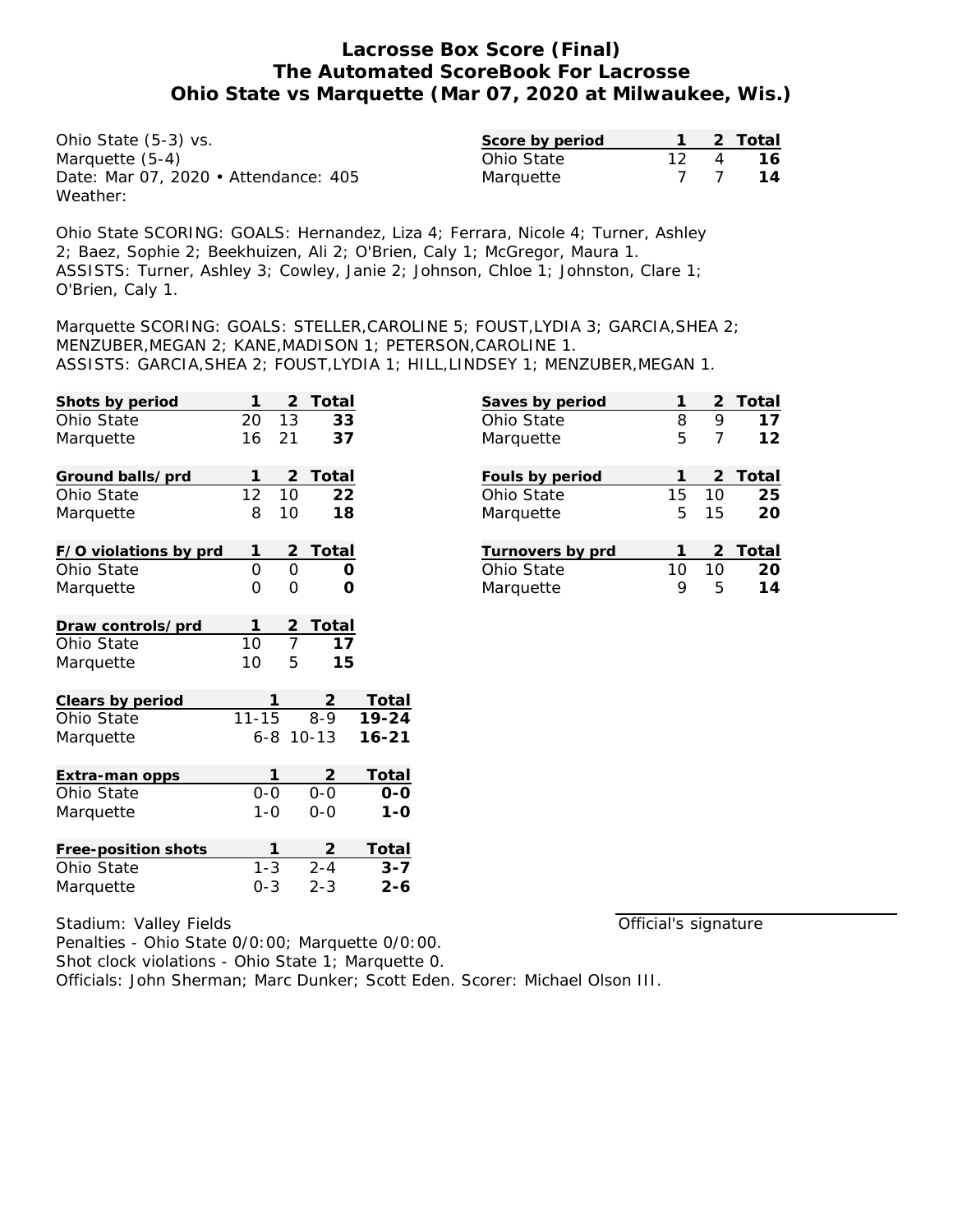|                          | Marquette |                        |                |                |      |                |                |                          |                          |                |                |                |                          |            |
|--------------------------|-----------|------------------------|----------------|----------------|------|----------------|----------------|--------------------------|--------------------------|----------------|----------------|----------------|--------------------------|------------|
| Pos                      | ##        | Player                 | G              | A              | Pts. | Sh             | SO GB DC       |                          |                          | <b>FPS</b>     | TO             | <b>CT</b>      | Fo                       | Pens       |
| a                        | 4         | STELLER, CAROLINE      | 5              | $\overline{a}$ | 5    | 11             | 8              | $\overline{a}$           | 1                        | $O - 1$        |                |                | 1                        |            |
| a                        | 9         | MENZUBER, MEGAN        | $\overline{2}$ | 1              | 3    | 6              | 6              | 1                        |                          |                | $\mathcal{P}$  | 1              |                          |            |
| d                        | 11        | VIVIANO, KATE          |                |                |      |                |                |                          | 1                        |                |                | 1              | 1                        |            |
| m                        | 12        | PETERSON, CAROLI       | 1              | $\overline{a}$ | 1    | 3              | 3              | $\mathbf{1}$             |                          |                | $\overline{2}$ | 1              |                          |            |
| m                        | 16        | KANE, MADISON          | 1              | $\overline{a}$ | 1    | 4              | $\overline{2}$ | $\overline{2}$           | 2                        | $1 - 1$        |                |                | 2                        |            |
| a                        | 21        | GARCIA, SHEA           | $\mathcal{P}$  | $\overline{2}$ | 4    | 5              | $\overline{4}$ |                          |                          | $0 - 1$        | 2              | $\overline{a}$ |                          |            |
| d                        | 26        | MILLER, JOCELYN        |                |                |      |                |                | 1                        |                          |                | 1              | 1              | 5                        |            |
| $\mathbf g$              | 31        | <b>HORNING, JULES</b>  |                |                |      |                |                | $\mathfrak{D}$           |                          |                |                | 1              |                          |            |
| d                        | 33        | DOWDLE, ERIN           |                |                |      |                |                |                          |                          |                |                | 3              | 1                        |            |
| d                        | 34        | <b>HENRY, ELLIE</b>    |                |                |      |                |                | 3                        | 3                        | $\overline{a}$ | $\mathcal{P}$  | 1              | 3                        |            |
| m                        | 35        | COOPER, EMILY          |                |                |      |                | $\overline{a}$ | 1                        | 4                        | $\overline{a}$ | $\mathcal{P}$  | $\overline{a}$ |                          |            |
| a                        | 37        | FOUST, LYDIA           | 3              | 1              | 4    | 6              | 6              | $\overline{\mathcal{A}}$ |                          | $1 - 2$        | 1              | 1              | 3                        |            |
|                          |           | -- Substitutes --      |                |                |      |                |                |                          |                          |                |                |                |                          |            |
|                          | 1         | MULVIHILL, MARIA       |                |                |      |                |                |                          |                          |                |                |                | $\mathfrak{D}$           |            |
|                          | 8         | GREVING, HANNAH        |                |                |      | $\overline{2}$ | $\overline{2}$ | $\overline{a}$           |                          | $0 - 1$        |                |                |                          |            |
|                          | 10        | SOCCODATO, EMMA        |                |                |      |                |                | 1                        | $\overline{\phantom{0}}$ |                |                |                | $\overline{\phantom{a}}$ |            |
|                          | 19        | BLEE, MARY             |                |                |      |                |                |                          | 4                        |                |                |                | 1                        |            |
|                          | 27        | LEVA, SOPHIA           |                |                |      |                |                | $\overline{2}$           |                          |                |                | 1              |                          |            |
|                          | 28        | HILL, LINDSEY          |                | 1              | 1    |                |                |                          |                          |                | 1              |                |                          |            |
|                          |           | Totals                 | 14             | 5              | 19   | 37             | 31             | 18                       | 15                       | $2 - 6$        | 14             | 11             | 20                       | $0 - 0:00$ |
|                          |           |                        |                |                |      |                |                |                          |                          |                |                |                |                          |            |
| #                        |           | Goalkeepers<br>Minutes |                |                | GА   | W/L            |                | 1                        | 2                        | <b>Saves</b>   |                |                |                          |            |
| 31                       |           | <b>HORNING, JULES</b>  | 30:50          |                | 12   | $\mathbf{L}$   |                | 5                        | $\Omega$                 |                | 5              |                |                          |            |
| 27 LEVA, SOPHIA<br>29:10 |           |                        |                |                | 4    |                |                | $\Omega$                 | $\overline{7}$           |                | $\overline{7}$ |                |                          |            |

Loss-HORNING,JULES (3-3).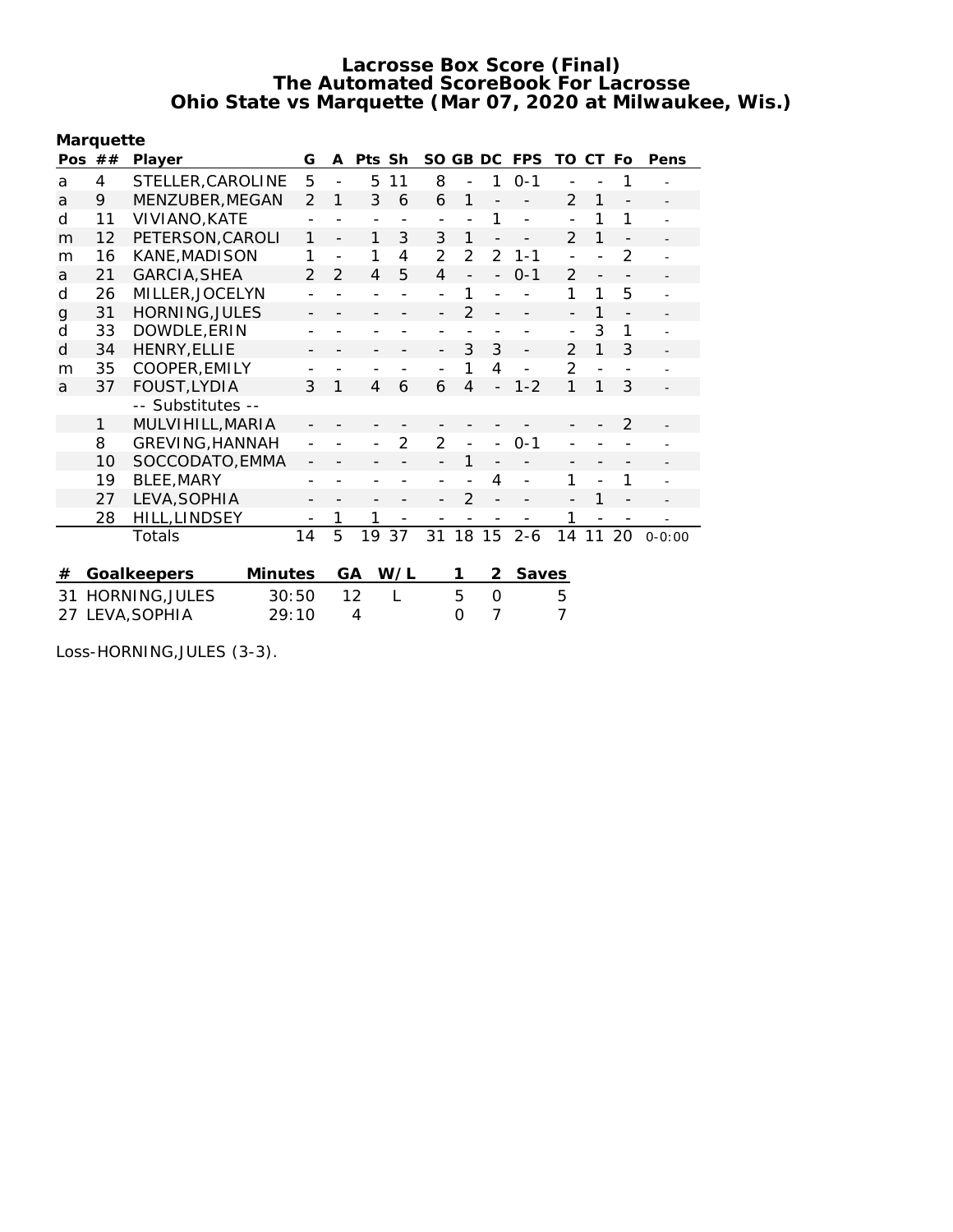| Ohio State |  |  |
|------------|--|--|
|            |  |  |

|   | Pos $##$    | Player                        | G             | A              | Pts Sh         |                | SO GB DC |               |                | <b>FPS</b> | TO CT Fo       |          |                | Pens       |
|---|-------------|-------------------------------|---------------|----------------|----------------|----------------|----------|---------------|----------------|------------|----------------|----------|----------------|------------|
| g | 1           | Rizzo, Jill                   |               |                |                |                |          | 8             |                |            | 2              |          |                |            |
| m | 3           | Beekhuizen, Ali               | 2             |                | 2              | 3              | 3        | 2             | $\sim$         | $1 - 1$    | 2              | $\equiv$ | 5              |            |
| a | 4           | Baez, Sophie                  | 2             |                | 2              | 6              | 4        |               |                |            | 2              | 2        |                |            |
| a | 5           | Turner, Ashley                | $\mathcal{P}$ | 3              | 5              | 6              | 5        | 1             |                |            | 1              |          | 2              |            |
| a | 11          | Ferrara, Nicole               | 4             |                | 4              | $\overline{4}$ | 4        | 1             |                |            |                |          | $\mathfrak{D}$ |            |
| a | 12          | Hernandez, Liza               | 4             |                | $\overline{4}$ | 11             | 9        |               | 8              | $2 - 5$    | 4              |          | 1              |            |
| m | 13          | Johnson, Chloe                |               | 1              | 1              |                |          |               | $\overline{2}$ |            | 1              |          | 3              |            |
| d | 19          | Brink, Hannah                 |               |                |                |                |          | 2             |                |            |                |          |                |            |
| d | 27          | Doty, Regina                  |               |                |                |                |          | 2             |                |            |                |          | 4              |            |
| d | 29          | Apuzzo, Kimberly              |               |                |                |                |          |               |                |            |                |          |                |            |
| d | 30          | Martin, Cai                   |               |                |                |                |          | $\mathcal{P}$ | 1              |            | $\mathcal{P}$  | 1        | 2              |            |
| m | 36          | McGregor, Maura               |               |                |                | 1              | 1        |               | $\overline{2}$ |            | $\mathfrak{D}$ |          | 3              |            |
|   |             | -- Substitutes --             |               |                |                |                |          |               |                |            |                |          |                |            |
|   | 9           | Rezabek, Emily                |               |                |                |                |          |               |                |            | 1              |          |                |            |
|   | 16          | O'Brien, Caly                 |               | 1              | 2              | $\overline{2}$ | 2        |               |                | $0 - 1$    |                |          |                |            |
|   | 32          | Ewing, Riley                  |               |                |                |                |          |               | 2              |            |                |          |                |            |
|   | 44          | Cowley, Janie                 |               | $\overline{2}$ | $\overline{2}$ |                |          |               |                |            |                |          |                |            |
|   | 45          | Johnston, Clare               |               | 1              | 1              |                |          |               |                |            | 1              |          |                |            |
|   |             | Totals                        | 16            | 8              | 24             | 33             | 28 22 17 |               |                | $3 - 7$    | 20             | 5        | 25             | $0 - 0:00$ |
|   |             |                               |               |                |                |                |          |               |                |            |                |          |                |            |
| # |             | Goalkeepers<br><b>Minutes</b> |               |                | GA.            | W/L            |          | 1             | 2              | Saves      |                |          |                |            |
|   | Rizzo, Jill |                               | 60:00         |                | 14             | W              |          | 8             | 9              |            | 17             |          |                |            |

Win-Rizzo, Jill (5-3).